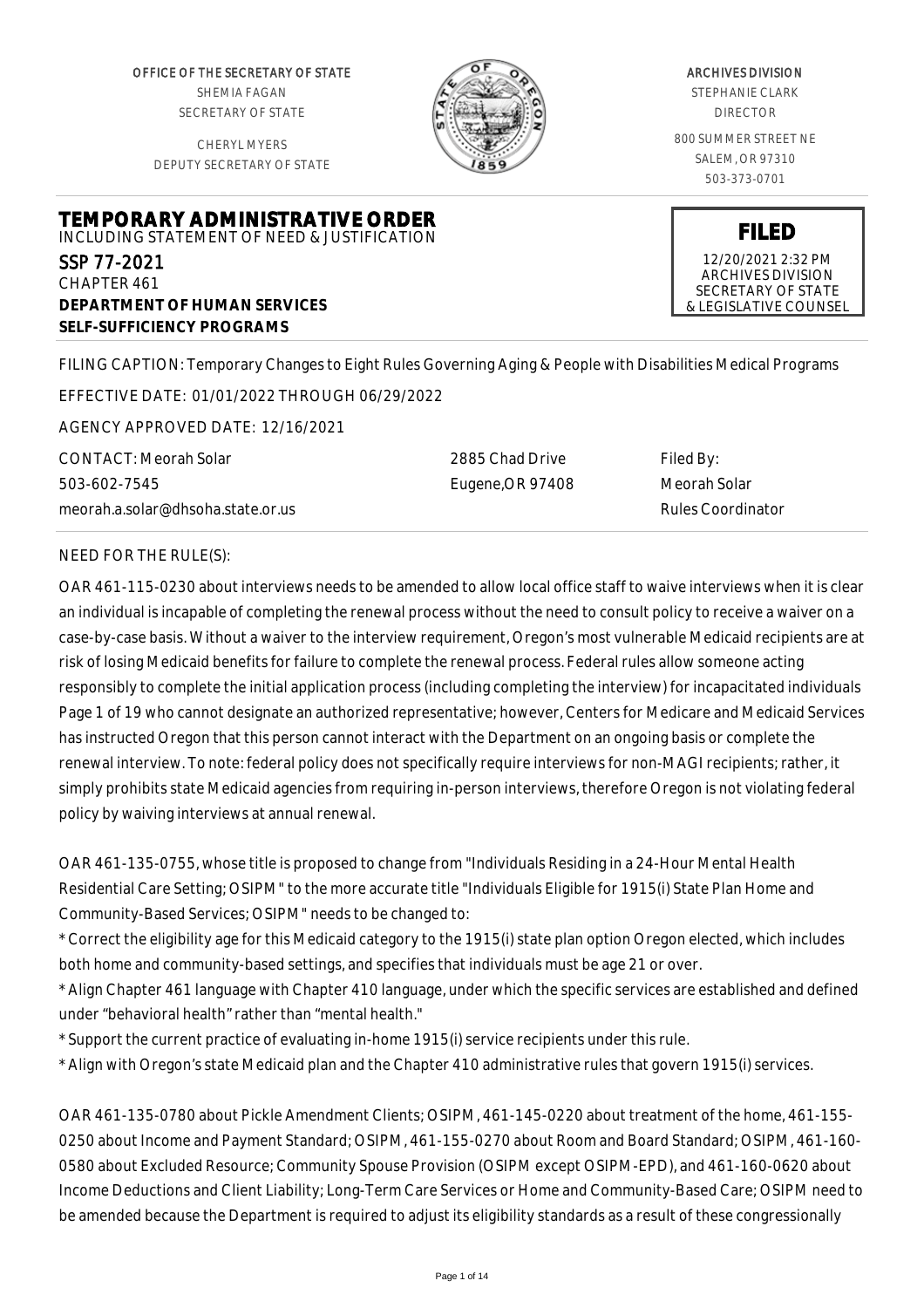approved changes. These amendments keep Oregon in line with current federal standards for Department Medicaid programs and changes in the cost of living.

OAR 461-160-0620 about Income Deductions and Client Liability; Long-Term Care Services or Home and Community-Based Care; OSIPM, also needs to be changed to eliminate patient liability for certain individuals.

# JUSTIFICATION OF TEMPORARY FILING:

The Department finds that failure to act promptly by amending OAR 461-115-0230 will result in serious prejudice to the public interest, the Department, and clients of its programs. The Department needs to proceed by temporary rule because the rule currently does not allow a local branch to waive interviews when it is clear an individual is incapable of completing the renewal process. These temporary changes remove the risk that Medicaid recipients will lose their Medicaid benefits due to being incapable of completing the renewal process.

The Department finds that failure to act promptly by amending OAR 461-135-0780, 461-145-0220, 461-155- 0250, 461-155-0270, 461-160- 0580, and 461-160-0620 will result in serious prejudice to the public interest, the Department, and clients of its programs. The Department needs to proceed by temporary rule because the Department is determining eligibility for its clients on a continuous basis and the updated standards as of January 1, 2022, must be used to accurately determine if individuals qualify for its programs. These temporary changes ensure Oregon's standards are aligned with federal standards.

The Department finds that failure to act promptly by amending OAR 461-135-0755 will result in serious prejudice to the public interest, the Department, and clients of its programs. The Department needs to proceed by temporary rule because the rule's title and provisions have inaccuracies and confusing information. The rule needs to be clear and match Chapter 410 language and Oregon's chosen state plan option. These temporary changes bring Oregon rule into alignment with their Medicaid plan and Chapter 410 language.

# DOCUMENTS RELIED UPON, AND WHERE THEY ARE AVAILABLE:

#### RULES:

461-115-0230, 461-135-0755, 461-135-0780, 461-145-0220, 461-155-0250, 461-155-0270, 461-160-0580, 461- 160-0620

# AMEND: 461-115-0230

RULE SUMMARY: OAR 461-115-0230 is being changed to specify that the interview requirement for non-MAGI Medicaid recipients can be waived at annual renewal if the individual in unable to complete it due to incapacity and does not have an authorized representative designated to act on their behalf.

CHANGES TO RULE:

461-115-0230 Interviews ¶

(1) In the REF, REFM, and TANF programs, the Department may conduct a required face-to-face interview by telephone or home visit if an authorized representative (see OAR 461-001-0000 and 461-115-0090) has not been appointed, and participating in a face-to-face interview is a hardship (see section (2) of this rule) for the household.¶

(2) For the purposes of this rule, "hardship" includes, but is not limited to:¶

(a) Care of a household member;¶

(b) An individual's age, disability (see OAR 461-001-0000), or illness;¶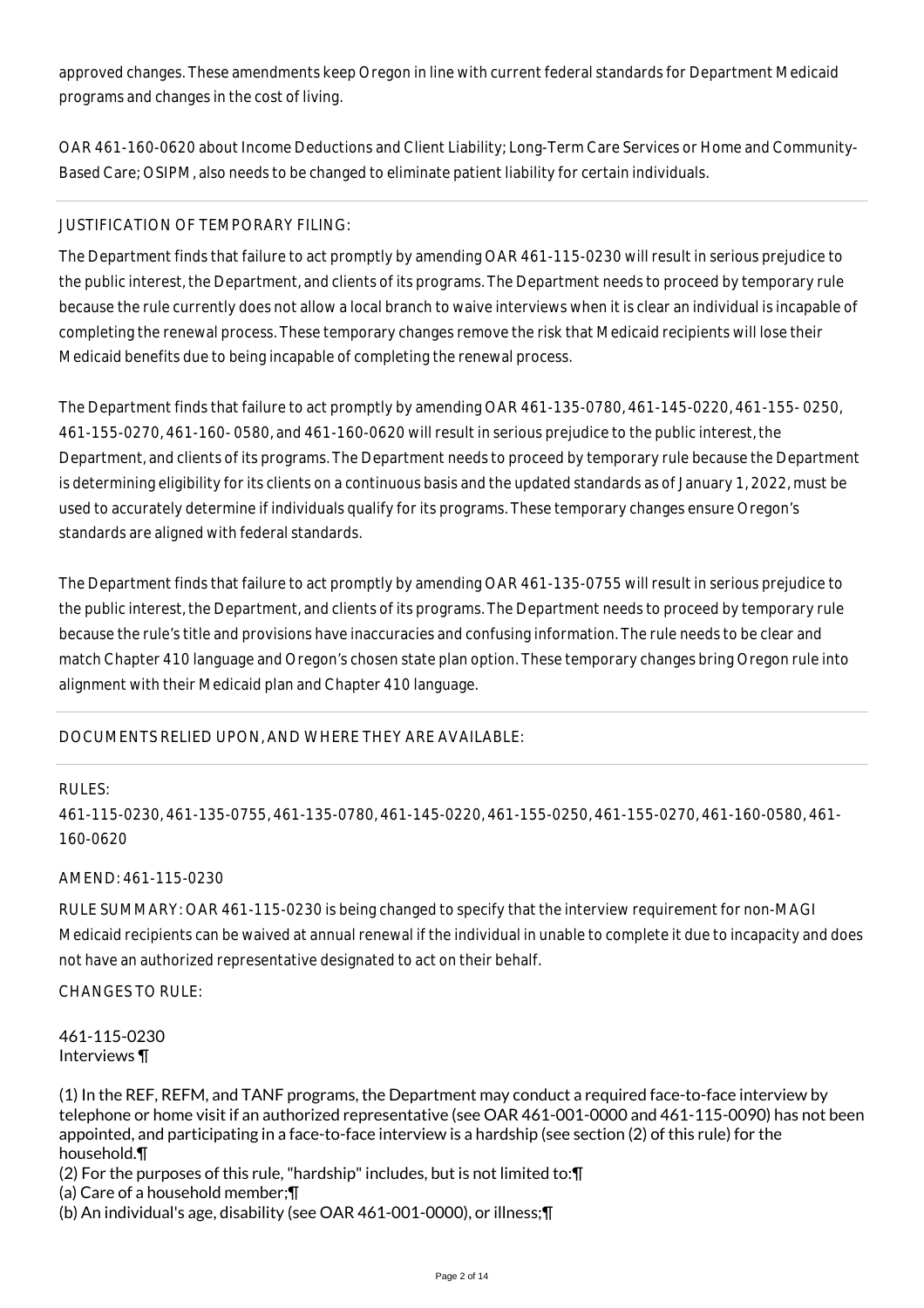(c) A commute of more than two hours from the individual's residence to the nearest branch office (see OAR 461- 001-0000);¶

(d) A conflict between the individual's work or training schedule and the business hours of the branch office; and¶ (e) Transportation difficulties due to prolonged severe weather or financial hardship.¶

(3) In the SNAP program:¶

(a) An interview must be scheduled so that the filing group (see OAR 461-110-0370) has at least ten days to provide any needed verification before the deadline under OAR 461-115-0210.¶

(b) A face-to-face interview must be granted at the applicant's request.¶

(c) When an applicant misses the first scheduled interview appointment, the Department must inform the applicant by notice of the missed interview.¶

(d) An applicant who fails to attend a scheduled interview must contact the Department no later than 30 days following the filing date (OAR 461-115-0040) to be eligible for benefits.¶

(e) An adult (see OAR 461-001-0015) or primary person (see OAR 461-001-0015) in the filing group, an adult or primary person excluded from the filing group under OAR 461-110-0370(8)(b), or the authorized representative (see OAR 461-001-0000, 461-115-0090, and 461-135-0510) of the filing group is interviewed once every 12 months.¶

(4) In the ERDC program:¶

(a) Except as provided otherwise in subsection (c) of this section, an interview with an adult in the filing group (see OAR 461-110-0350) or the authorized representative of the filing group is required to process an initial application and a renewal of benefits.¶

(b) A phone interview is preferred; however, a face-to-face interview must be granted at the applicant's request.¶ (c) An interview is not required when the Department has implemented the Child Care Reservation List and it is determined that a decision notice (see OAR 461-001-0000) of ineligibility will be sent under OAR 461-115- 0016.¶

(5) In the OSIPM program, the Department must complete an interview with at least one individual authorized to sign the application under OAR 461-115-0071(3), except as follows:¶

(a) Individuals in a standard living arrangement (see OAR 461-001-0000) who are receiving SSI or are in 1619(b) status are not required to complete an interview at initial application.¶

(b) Individuals who are receiving SSI or are in 1619(b) status are not required to complete an interview at annual redetermination.¶

(c) The interview requirement shall be waived at annual redetermination if the individual is unable to complete the interview due to incapacity and an authorized representative has not been designated.¶

(6) In the QMB programs:¶

(a) The Department must complete an interview with at least one individual authorized to sign the application under OAR 461-115-0071(3) at initial application.¶

(b) An interview is not required at redetermination except in the QMB-DW program. ¶

(7) In the REF and REFM programs, a face-to-face interview is required.¶

(8) In the TA-DVS program, the Department will conduct a required face-to-face interview with the survivor, unless there is a safety concern related to the domestic violence (see OAR 461-001-0000) situation or there is a hardship. An interview due to safety concern or hardship may be completed via phone, home visit, or offsite appointment.

Statutory/Other Authority: ORS 411.060, 411.404, 411.706, 411.816, 412.049, 414.826, 414.839, ORS 409.050 Statutes/Other Implemented: ORS 409.010, 409.050, 411.060, 411.070, 411.404, 411.706, 411.816, 412.049, 414.025, 414.231, 414.826, 414.839, 411.117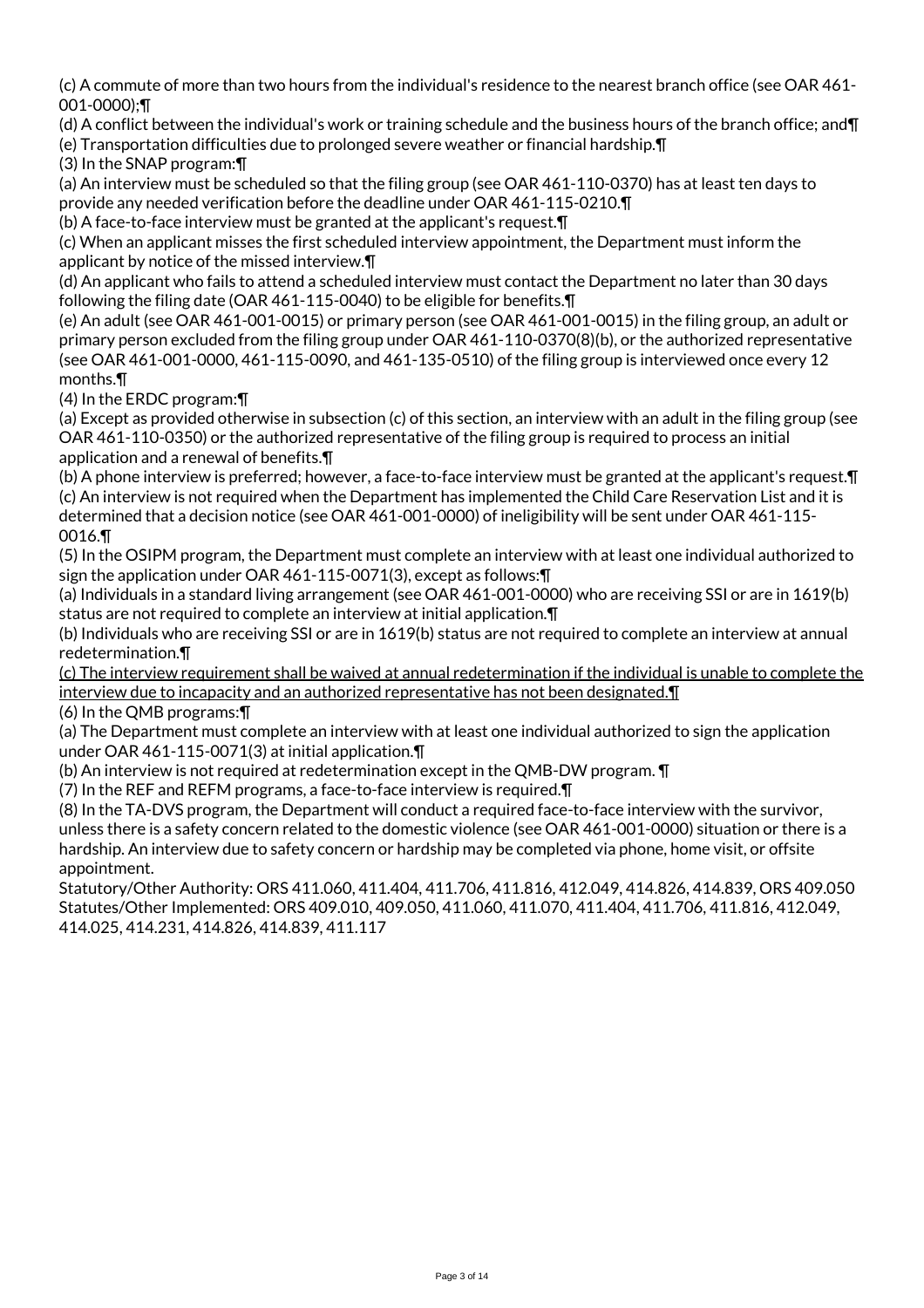# AMEND: 461-135-0755

RULE SUMMARY: OAR 461-135-0755 is being renamed to "Individuals Eligible for 1915(i) State Plan Home and Community-Based Services; OSIPM" and being amended to replace "mental health 24-hour residential care setting" language with "1915(i) Home and Community-Based Services (HCBS)", the term "mental health" with "behavioral health", incorporate in-home 1915(i) services into the rule, and correct the eligible age from 18 to 21.

CHANGES TO RULE:

### 461-135-0755

Individual Residing in a 24-Hour Mental Health Residential Care Settings Eligible for 1915(i) State Plan Home and Community-Based Services; OSIPM

In the OSIPM program, an individual who meets all of the requirements below is subject to the OSIPM income limit specified in OAR 461-155-0250(6):¶

(1) The individual rhas been assessed by an Independent and Qualified Agent (IQA) and determined eligible to receive 1915(i) Home and Community-Based Services (HCBS) as specified in OAR 410-173-0010.¶ (2) The individual meets one of the following:¶

(a) Resides or will reside in a 24-hour mentbehavioral health residential care setting. For purposes of this rule, only the following types of treatment centers qualify as a 24-hour mentbehavioral health residential care setting: [I

(aA) A mentbehavioral health adult foster home.¶

(bB) A mentbehavioral health residential treatment home.¶

(cC) A mentbehavioral health residential treatment facility.¶

(db) A mental health secure treatment facilityThe individual will receive 1915(i) HCBS services in their own home.¶

(23) The individual is not assumed eligible for OSIPM under OAR 461-135-0010, and does not meet the income requirements for OSIPM for those in a standard living arrangement (see OAR 461-001-0000) under section (3) of OAR 461-155-0250.¶

 $(34)$  The individual is age 218 or older.

Statutory/Other Authority: ORS 409.050, 411.060, 411.404, 413.085, 414.685

Statutes/Other Implemented: ORS 409.010, 411.060, 411.404, 42 CFR 435.219, 42 CFR 435.726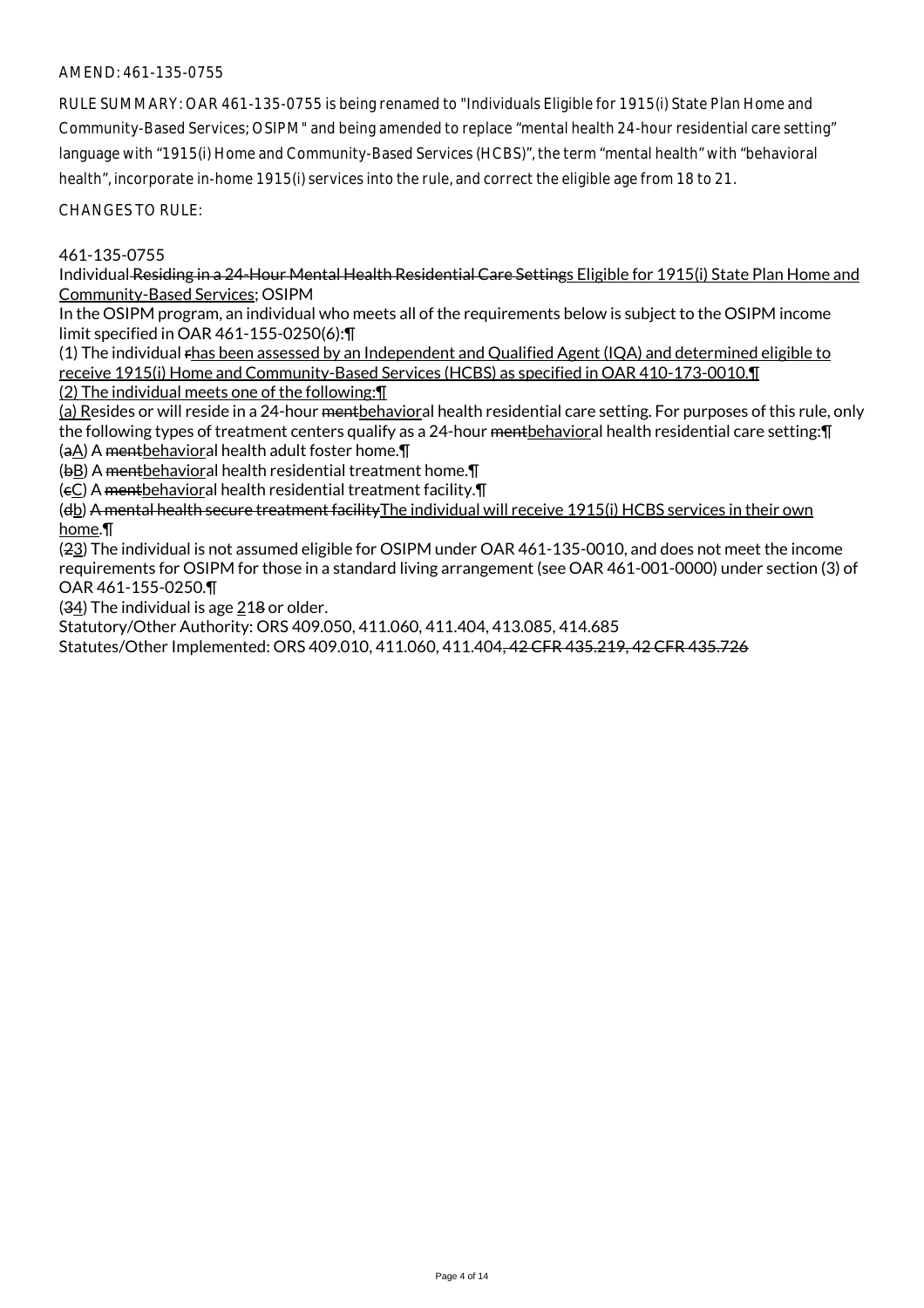### AMEND: 461-135-0780

RULE SUMMARY: OAR 461-135-0780 is being amended to reflect the annual federal cost of living adjustments that happen every January. These amendments keep Oregon in line with current federal standards for Department Medicaid programs and changes in the cost of living.

CHANGES TO RULE:

# 461-135-0780 Pickle Amendment Clients; OSIPM ¶

### In the OSIPM program:¶

(1) The countable (see OAR 461-001-0000) SSB income of an individual is determined according to sections (2) to (4) of this rule if the individual meets all of the following requirements:¶

(a) Is receiving Social Security Benefits (SSB);¶

(b) Was eligible for and receiving SSI or state supplements but became ineligible for those payments after April 1977; and¶

(c) Would be eligible for SSI or state supplement if the SSB COLA increases paid under section 215(i) of the Social Security Act, after the last month the individual was both eligible for and received SSI or a supplement and was entitled to SSB, were deducted from current SSB.¶

(2) The SSB amount received by the individual when the individual became ineligible for SSI or OSIP is used as the individual's countable SSB income, for the purposes of the Pickle Amendment. If the spouse (see OAR 461-001- 0000) of the individual also had Social Security benefits at the time the individual lost SSI benefits, SSB amount at that time of the spouse is considered the countable income of the spouse. If the amount cannot be determined using the information provided by the SSA, it is calculated in accordance with section (3) of this rule.¶ (3) The Department determines the month in which the individual was entitled to SSB and received SSI in the same month. The Department uses the table in section (4) of this rule to find the percentage that applies to that month. The Department multiplies the present amount of the SSB of the individual by the applicable percentage. If the spouse of the individual also had SSB at the time the individual lost SSI benefits, the Department adjusts the SSB of the spouse using the same multiplier that was used for the individual's calculation under this section. This amount,

rounded down to the next lower whole dollar, is the individual's countable SSB income.¶

(4) The following guide contains the calculations used to determine the SSB for prior years (the Department uses this table only if the prior year's amount using information provided by SSA):¶

```
If SSI was Last Received During ........................................ Multiply Current SSB by¶
¶
```

| .9 <del>87</del> 44¶ |
|----------------------|
|                      |
|                      |
|                      |
|                      |
|                      |
|                      |
|                      |
|                      |
|                      |
|                      |
|                      |
|                      |
|                      |
|                      |
|                      |
|                      |
|                      |
|                      |
|                      |
|                      |
|                      |
|                      |
|                      |
|                      |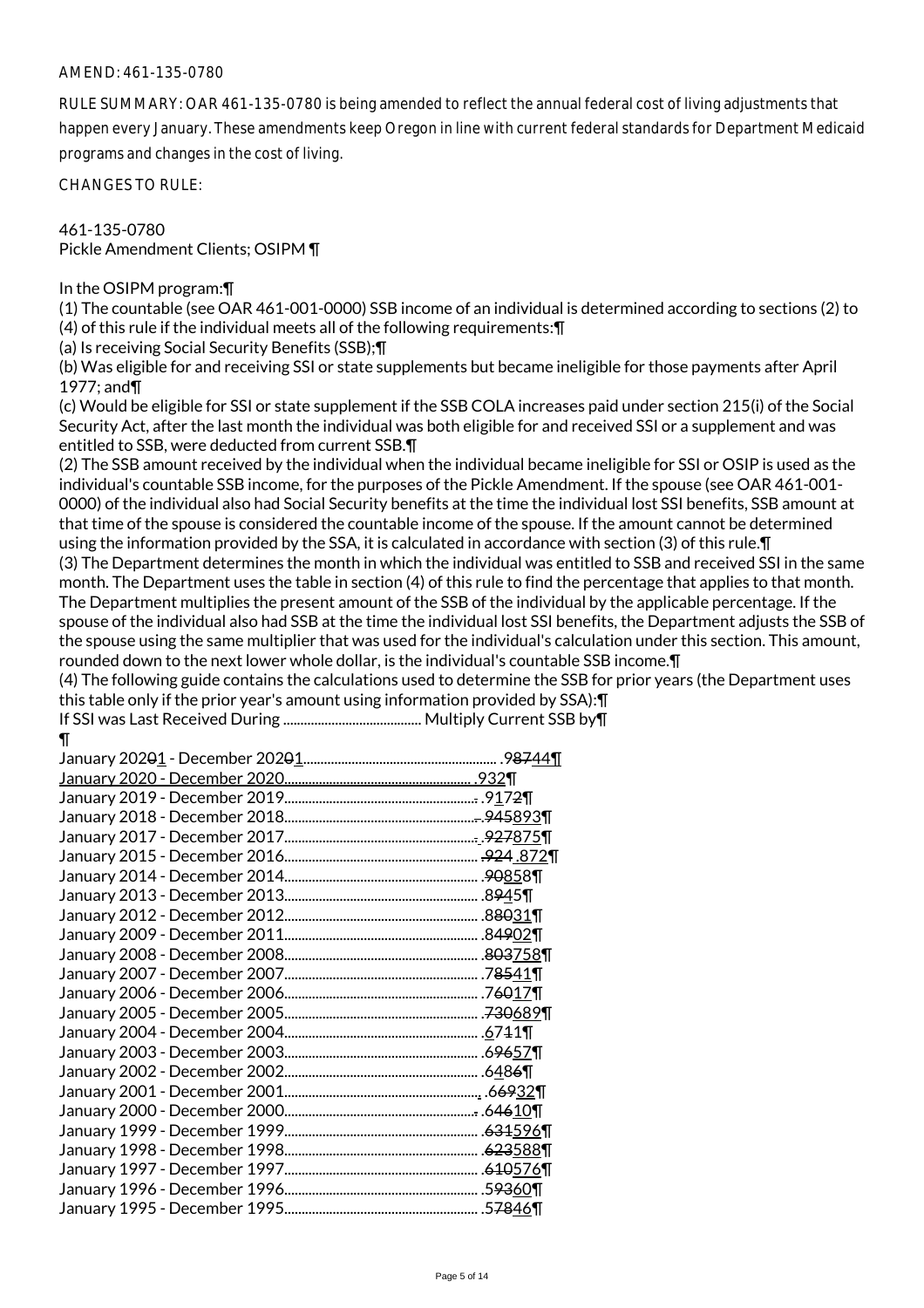| January 1994 - December 1994  | .5 <del>62</del> 31¶                |
|-------------------------------|-------------------------------------|
| January 1993 - December 1993  | .54817¶                             |
| January 1992 - December 1992. | .5302                               |
| January 1991 - December 1991. | . <del>513</del> 484¶               |
| January 1990 - December 1990  |                                     |
| January 1989 - December 1989  | .46539¶                             |
| January 1988 - December 1988  | $.44722$ ¶                          |
|                               | .4 <del>29</del> 05¶                |
| January 1986 - December 1986  | .4 <del>24</del> 00¶                |
| January 1985 - December 1985  |                                     |
|                               |                                     |
|                               | . <del>.</del> .3 <del>83</del> 62¶ |
|                               | <del></del> .35 <u>3</u> 7¶         |
|                               | . <del></del> .3 <del>21</del> 03¶  |
| July 1979 - June 1980         | . <del></del> .2 <del>81</del> 65¶  |
|                               | <del></del> .2 <del>56</del> 41¶    |
|                               | <del></del> .24 <del>0</del> 27¶    |
| May or June 1977              | . <del></del> .2 <del>27</del> 14   |
| 11122221112222                |                                     |

Statutory/Other Authority: 411.060, 411.070, 411.083, 411.404, ORS 409.050, 413.085, 414.685 Statutes/Other Implemented: ORS 409.010, 411.060, 411.070, 411.083, 411.404, 411.704, 413.085, 414.685, 42 CFR 435.135, P.L. 92-336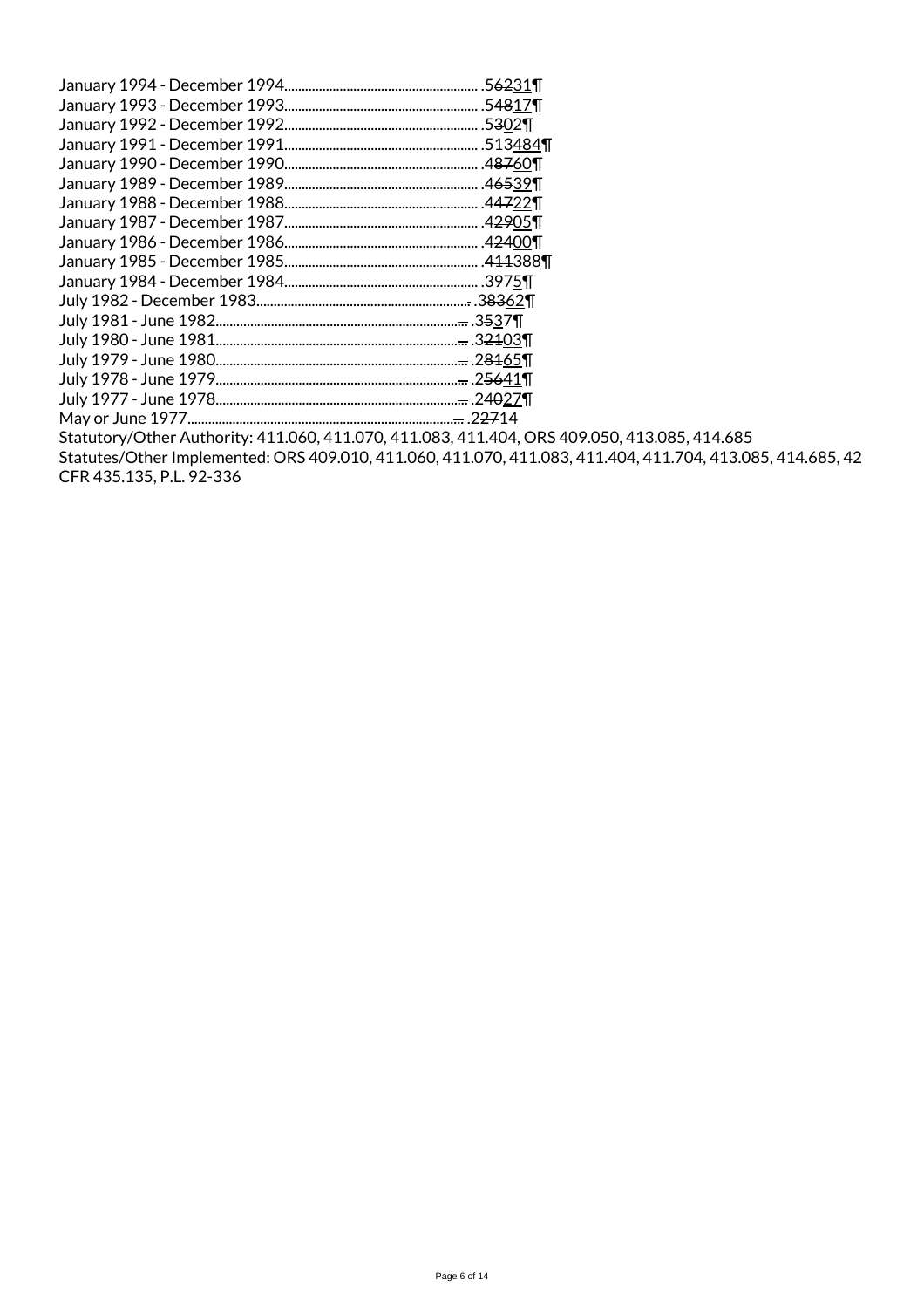# AMEND: 461-145-0220

RULE SUMMARY: 461-145-0220 is being amended to include an exclusion of the home during a temporary absence when an individual applies during the absence. The current rule language requires an individual to have applied and be eligible prior to the absence in order to exclude the home. Existing operational practice allows an exclusion of the home when applying during the temporary absence. This amendment will bring the rule in line with current operational practice. It is also being changed to reflect the annual federal cost of living adjustments that happen every January. These amendments keep Oregon in line with current federal standards for Department Medicaid programs and changes

in the cost of living.

 $CHANGESTORUIF$ 

461-145-0220 Home ¶

(1) Home defined: A home is the place where the filing group (see OAR 461-110-0310) lives. A home may be a house, boat, trailer, mobile home, or other habitation. A home also includes the following:¶ (a) Land on which the home is built and contiguous property.¶

(A) In all programs except the OSIP, OSIPM, QMB, and SNAP programs, property must meet all the following criteria to be considered contiguous property:¶

(i) It must not be separated from the land on which the home is built by land owned by people outside the financial group (see OAR 461-110-0530).¶

(ii) It must not be separated by a public right-of-way, such as a road.¶

(iii) It must be property that cannot be sold separately from the home.¶

(B) In the OSIP, OSIPM, QMB, and SNAP programs, contiguous property is property not separated from the land on which the home is built by land owned by people outside the financial group.¶

(b) Other dwellings on the land surrounding the home that cannot be sold separately from the home.¶ (2) Exclusion of home and other property:¶

(a) For an individual who has an initial month (see OAR 461-001-0000) of long-term care (see OAR 461-001-

0000) or home and community-based care (see OAR 461-001-0030) on or after January 1, 2006:¶

(A) For purposes of this subsection, "child" means a biological or adoptive child who is:¶

(i) Under age 21; or¶

(ii) Any age and meets the Social Security Administration criteria for blindness or disability.¶

(B) The equity value (see OAR 461-001-0000) of a home is excluded if the requirements of at least one of the following subparagraphs are met:¶

(i) The child (see paragraph (A) of this subsection) of the individual or relative dependent on the individual for support occupies the home.¶

(ii) The spouse (see OAR 461-001-0000) of the individual occupies the home.¶

(iii) The equity in the home is \$6036,000 or less, and the requirements of at least one of the following subsubparagraphs are met:¶

(I) The individual occupies the home.¶

(II) The home equity is excluded under OAR 461-145-0252.¶

(III) The home is listed for sale per OAR 461-145-0420.¶

(iv) Notwithstanding OAR 461-120-0330, the equity in the home is more than \$6036,000 and the individual is unable legally to convert the equity value in the home to cash.¶

(b) For all other filing groups, the value of a home is excluded when the home is occupied by any member of the filing group.¶

(c) In the SNAP program, the value of land is excluded while the group is building or planning to build their home on it, except that if the group owns (or is buying) the home they live in and has separate land they intend to build on, only the home in which they live is excluded, and the land they intend to build on is treated as real property in accordance with OAR 461-145-0420.¶

(3) Exclusion during temporary absence: If  $tI$ he value of a home is excluded under section (2) of this rule, the value of this home remains excluded in each of the following situations:¶

(a) For the purposes of this section, "evidence" includes a written statement from a competent individual.¶ (b) In all programs except the OSIP, OSIPM, and QMB-DW programs, during the temporary absence of all members of the filing group from the property, if the absence is due to illness or uninhabitability (from casualty or natural disaster), and the filing group intends to return home.¶

(c) In the OSIP, OSIPM, and QMB-DW programs, when the individual is absent to receive long-term care or home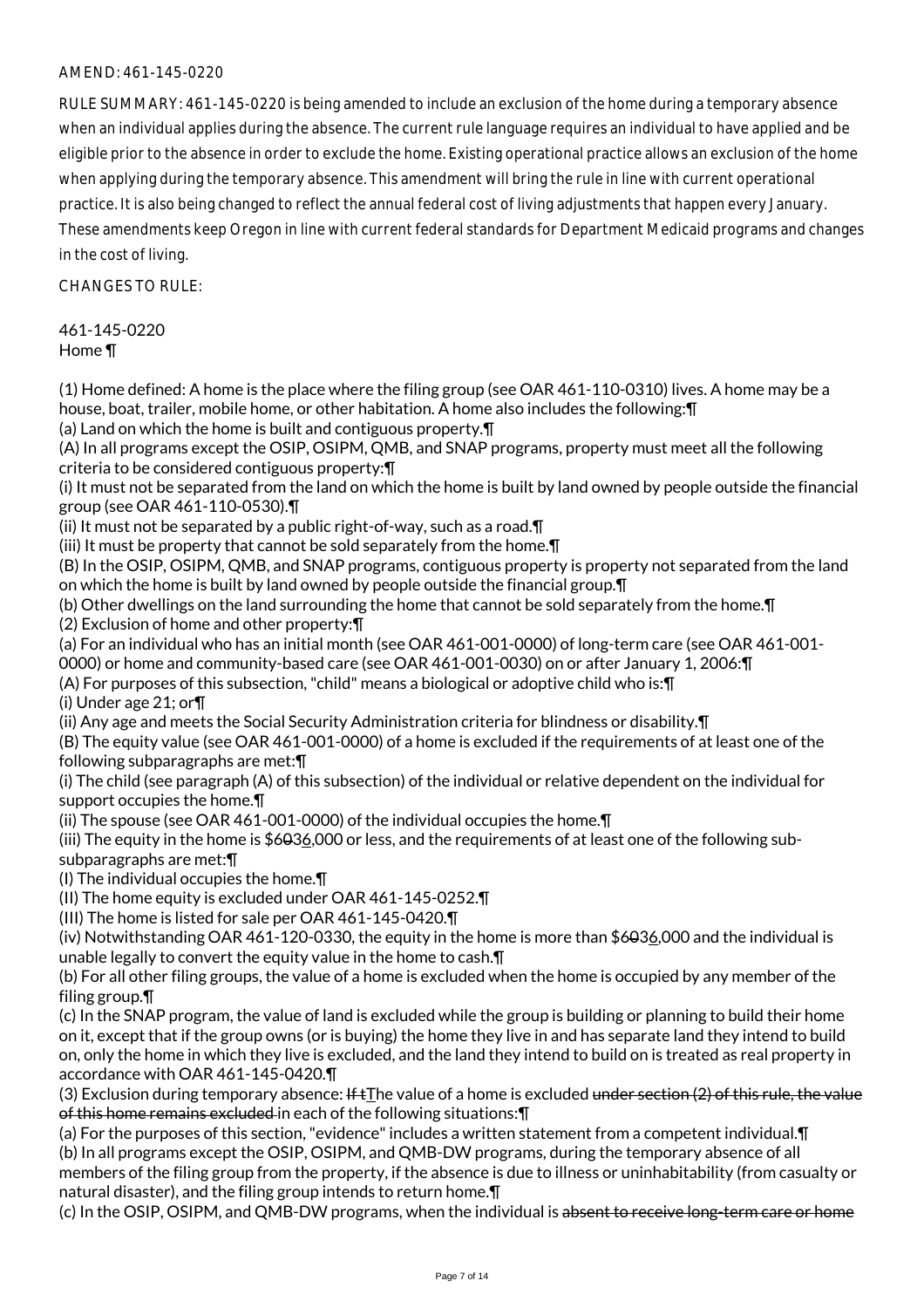and community-based care,temporarily absent¶

(A) To receive assistance with activities of daily living (see OAR 411-015-9995) under one of the following conditions:¶

(Ai) The absent individual has provided evidence that the individual will return to the home. The evidence must reflect the subjective intent of the individual, regardless of the individual's medical condition.¶

(Bii) The home remains occupied by the individual's spouse, child, or a relative dependent on the individual for support. The child must be less than 21 years of age or, if over the age of 21, blind or an individual with a disability as defined by SSA criteria.¶

(dB) In the OSIP, OSIPM, and QMB-DW programs, when the individual is absent dDue to illness, employment or training for future employment, seasonal employment, or uninhabitability; and both of the following conditions are met:¶

(Ai) The absent individual has provided evidence that the absent individual will return home, and¶

(Bii) The evidence reflects the subjective intent of the individual, regardless of the individual's medical condition.¶ (ed) In the REF, REFM, and TANF programs, when all members of the filing group are absent because:¶

(A) The members are employed in seasonal employment and intend to return to the home when the employment ends; or¶

(B) The members are searching for employment, and the search requires the members to relocate away from their home. If all members of the filing group are absent for this reason, the home may be excluded for up to six months from the date the last member of the filing group leaves the home to search for employment. After the six months, if a member of the filing group does not return, the home is no longer excluded.¶

 $(f<sub>e</sub>)$  In the SNAP program, when the financial group is absent because of employment or training for future employment.

Statutory/Other Authority: ORS 409.050, 410.070, 411.060, 411.070, 411.404, 411.816, 412.049, 413.085, 414.685

Statutes/Other Implemented: ORS 409.010, 409.050, 410.010, 410.020, 410.070, 410.080, 411.060, 411.070, 411.404, 411.816, 412.049, 413.085, 414.685, 414.839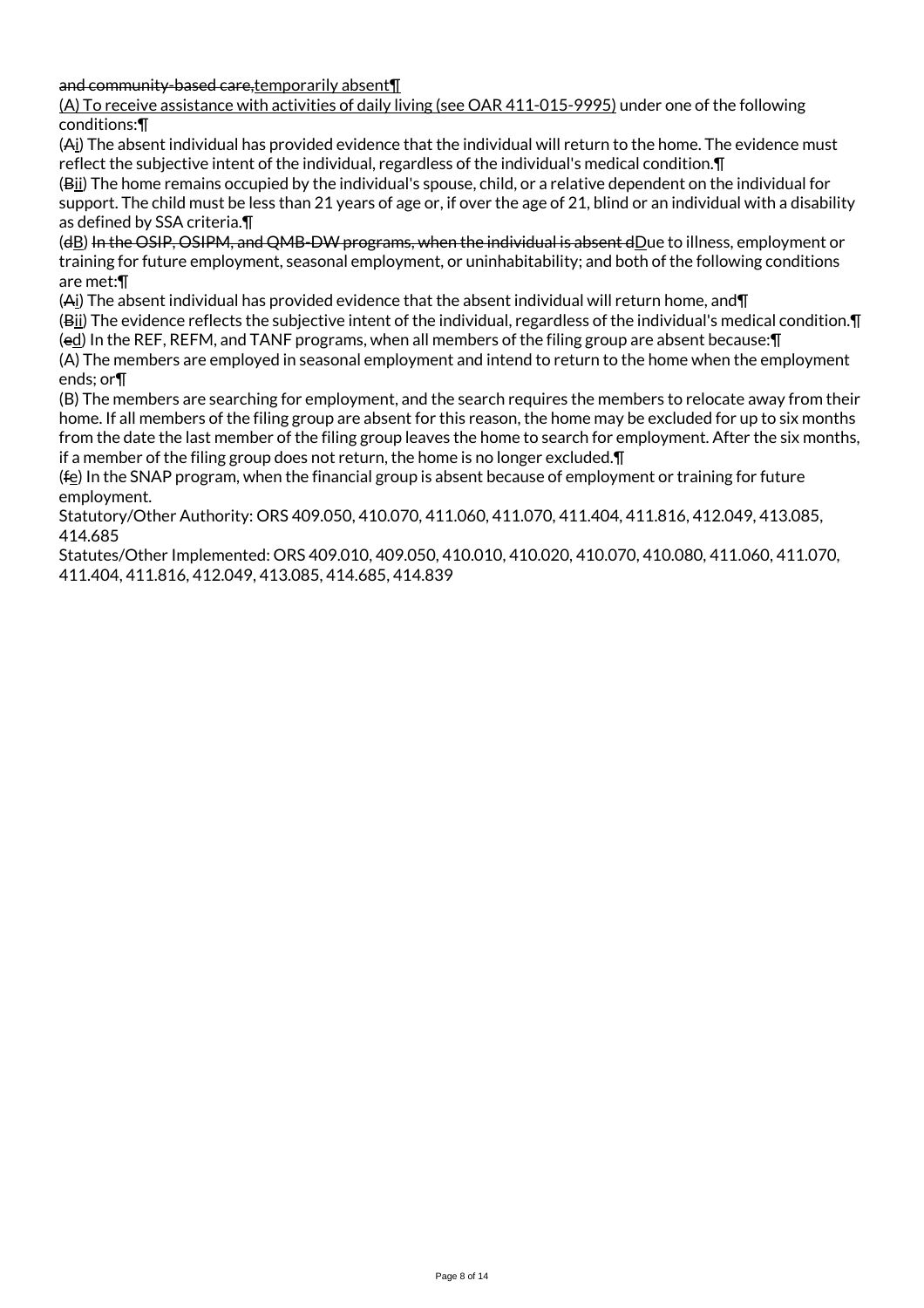# AMEND: 461-155-0250

RULE SUMMARY: OAR 461-155-0250 is being amended to adjust the standards to reflect the annual federal cost of living adjustments that happen every January. These amendments keep Oregon in line with current federal standards for Department Medicaid programs and changes in the cost of living.

CHANGES TO RULE:

461-155-0250 Income and Payment Standard; OSIPM ¶

In the OSIPM program:¶

(1) An individual who is assumed eligible per OAR 461-135-0010 is presumed to meet the income limits for the OSIPM program.¶

(2) An individual meeting the requirements of OAR 461-135-0745 or OAR 461-135-0750, who is not assumed eligible and does not meet the income standards set out in sections (3) or (5) of this rule, must have countable (see OAR 461-001-0000) income that is equal to or less than 300 percent of the full SSI standard for a single individual or have established a qualifying trust as specified in OAR 461-145-0540(10)(c).¶

(3) An individual, other than one identified in sections (1), (2), (5), or (6) of this rule, must have adjusted income (see OAR 461-001-0000) below the standard in this section. [see attached table]

OSIPM Adjusted Income Standards¶

¶

Number in Need Group One Two¶

AB/AD/OAA &&&&&&&&........ 841.00&&&........... 1,261.00¶

(4) In the OSIPM (except OSIPM-EPD) program, an individual receiving Medicaid services in a nursing facility or an ICF-ID is allowed the following amounts for clothing and personal incidentals:¶

(a) For an individual who receives a VA pension based on unreimbursed medical expenses (UME), \$90 is allowed.¶ (b) For all other individuals, \$64.948.77 is allowed.¶

(c) For an individual identified in subsection (b) of this section with countable income (including any SSI) that is less than \$64.948.77, the payment standard is equal to the difference between the individual's countable income (including any SSI) and \$64.948.77. For the purposes of this subsection, countable income includes income that would otherwise be countable for an individual who is assumed eligible under OAR 461-135-0010.¶

(5) In the OSIPM-EPD program, an individual must have adjusted earned income equal to or below 250 percent of the federal poverty level for a family of one.¶

(6) An individual who meets the requirements of OAR 461-135-0755, is not assumed eligible, and does not meet the income standard set out in section (3) of this rule, must have adjusted income equal to or below 150 percent of the federal poverty level for a family of one.

Statutory/Other Authority: ORS 411.060, ORS 409.050, 411.070, 411.404, 411.704, 411.706, 413.085, 414.685 Statutes/Other Implemented: ORS 411.060, ORS 409.010, 411.070, 411.404, 411.704, 411.706, P.L. 92-336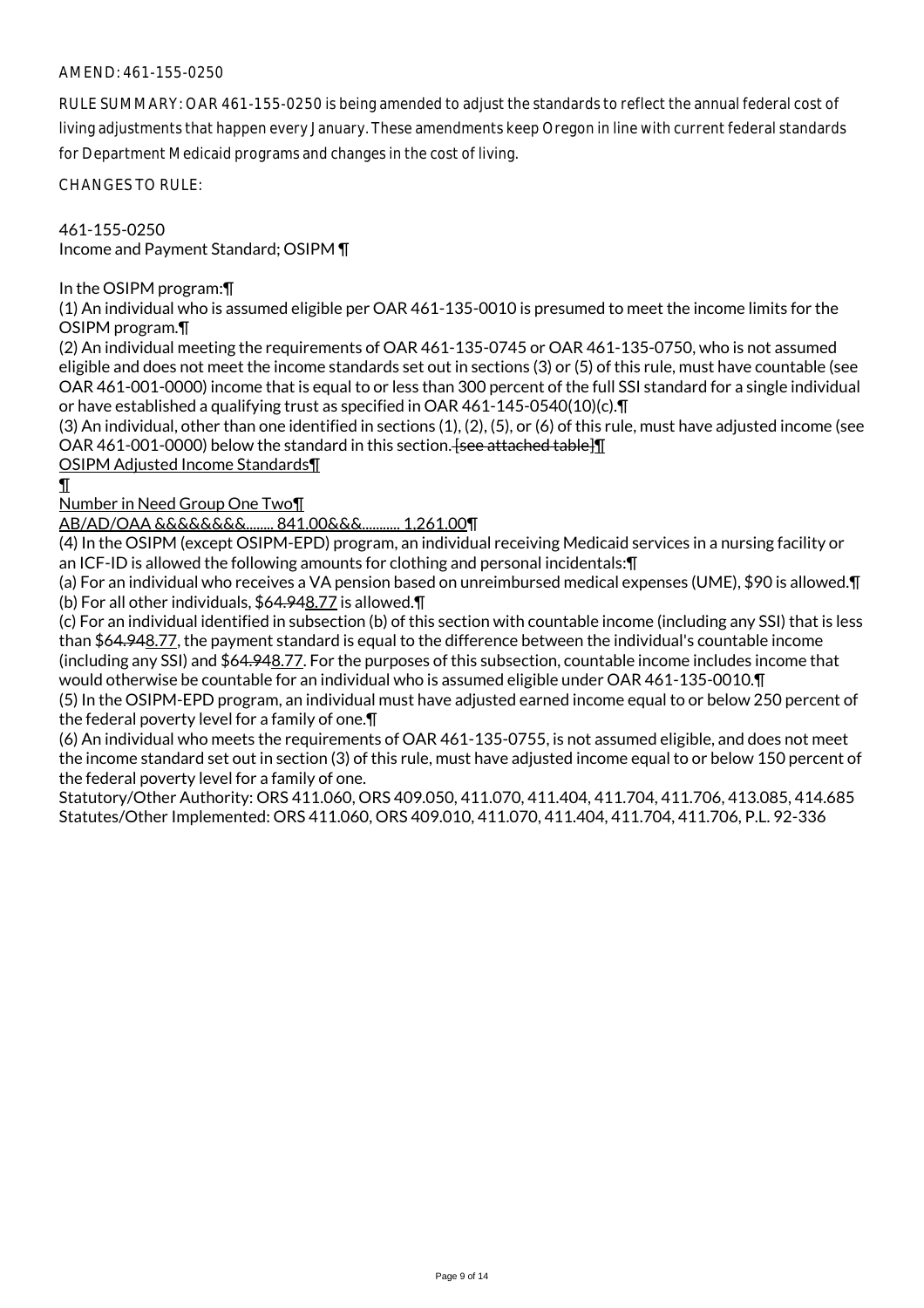### AMEND: 461-155-0270

RULE SUMMARY: OAR 461-155-0270 is being amended to adjust the standard to reflect the annual federal cost of living adjustments that happen every January. These amendments keep Oregon in line with current federal standards for Department Medicaid programs and changes in the cost of living. The rule is also being changed to update a rule reference and language to make the rule more accurate.

CHANGES TO RULE:

461-155-0270 Room and Board Standard; OSIPM ¶

For an OSIPM program client in a community-based care facility (see OAR 461-001-0000) facility 155-0630(1)), the room and board standard is \$61754.00. A client residing in a community-based care facility must pay room and board.

Statutory/Other Authority: ORS 411.060, 411.070, 411.704, 411.706, ORS 409.050, 411.404, 413.085, 414.685 Statutes/Other Implemented: ORS 411.060, 411.070, 411.704, 411.706, ORS 409.010, 411.404, P.L. 92-336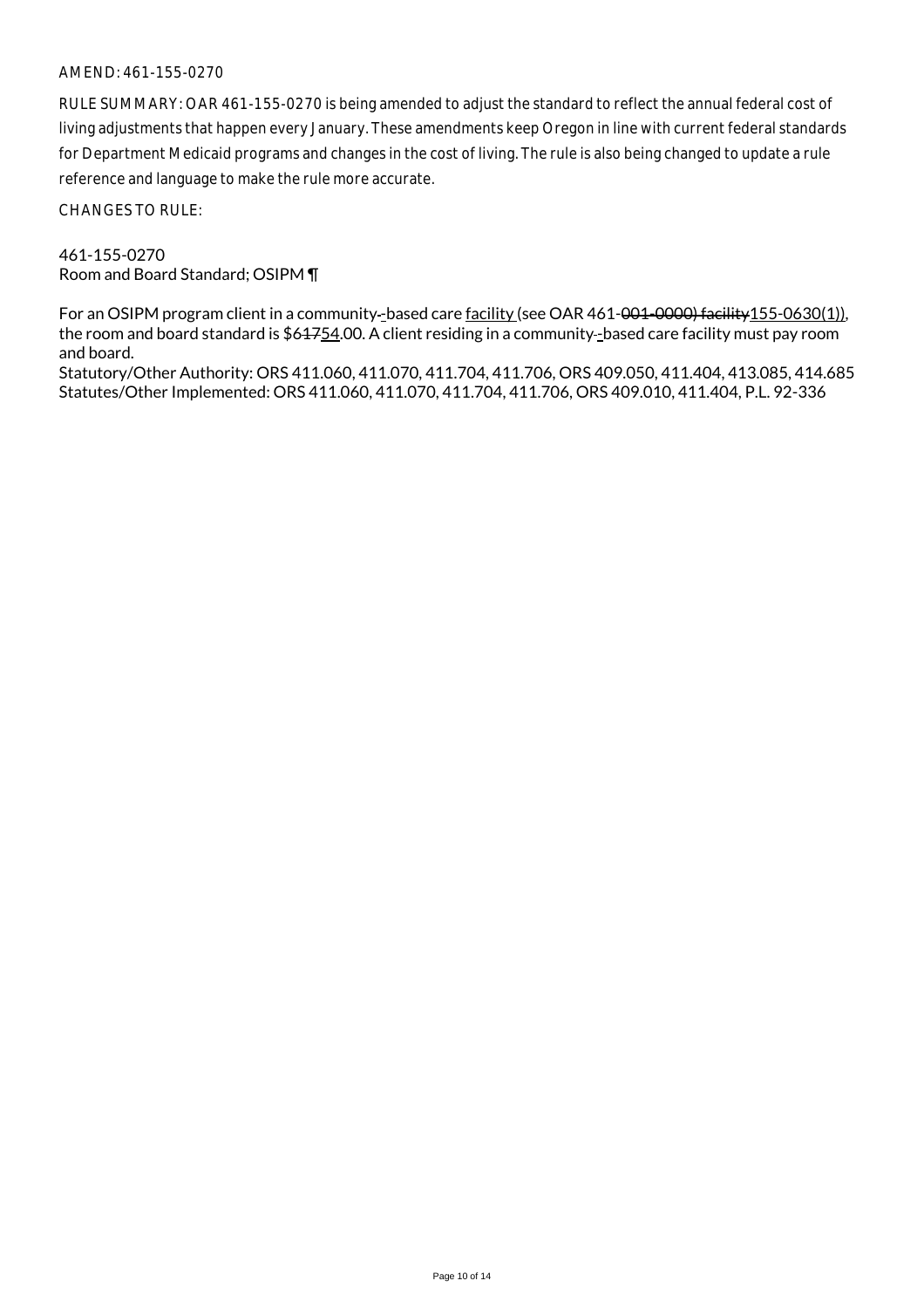# AMEND: 461-160-0580

RULE SUMMARY: OAR 461-160-0580 is being amended to adjust the standards to reflect the annual federal cost of living adjustments that happen every January. These amendments keep Oregon in line with current federal standards for Department Medicaid programs and changes in the cost of living.

CHANGES TO RULE:

# 461-160-0580

Excluded Resource; Community Spouse Provision (OSIPM except OSIPM-EPD) ¶

In the OSIPM (except OSIPM-EPD) program:¶

(1) This rule applies to an institutionalized spouse (see OAR 461-001-0030) who has applied for benefits because the individual is in or will be in a continuous period of care (see OAR 461-001-0030).¶

(2) Whether a legally married (see OAR 461-001-0000) couple lives together or not, the determination of whether the value of the couple's resources exceeds the eligibility limit for the institutionalized spouse for the OSIPM program is made as follows:¶

(a) The first step is the determination of what the couple's combined countable (see OAR 461-001-0000) resources were at the beginning of the most recent continuous period of care. (The beginning of the continuous period of care is the first month of that continuous period.)¶

(A) Division 461-140 and 461-145 rules applicable to OSIPM describe which of the couple's resources are countable resources, and are applicable to determine whether a community spouse's resources are countable, even if the rule only applies to OSIPM individuals.¶

(B) The countable resources of both spouses are combined.¶

(C) At this point in the computation, the couple's combined countable resources are considered available equally to both spouses.¶

(b) The second step is the calculation of one half of what the couple's combined countable resources were at the beginning of the continuous period of care. The community spouse's half of the couple's combined resources is treated as a constant amount when determining eligibility.¶

(c) The third step is the determination of the community spouse's resource allowance. The community spouse's resource allowance is the largest of the four following amounts:¶

(A) The community spouse's half of what the couple's combined countable resources were at the beginning of the continuous period of care, but not more than \$130,387,400.¶

(B) \$26,076 7,480 (the state community-spouse resource allowance).¶

(C) A court-ordered community spouse resource allowance. In this paragraph and paragraph (2)(f)(C) of this rule, the term "court-ordered community spouse resource allowance" means a "court-ordered community spouse resource allowance" that, in relation to the income generated, would raise the community spouse's income to a court-approved monthly maintenance needs allowance. In cases where the individual became an institutionalized spouse on or after February 8, 2006, this resource allowance must use all of the individual's available income and the community spouse's income to meet the community spouse's monthly maintenance needs allowance before any resources are used to generate interest income to meet the allowance.¶

(D) After considering the income of the community spouse (see OAR 461-001-0030) and the income available from the institutionalized spouse, an amount which, if invested, would raise the community spouse's income to the monthly maintenance needs allowance. The amount described in this paragraph is the amount required to purchase a single premium immediate annuity to make up the shortfall; and the amount described in this paragraph is considered only if the amount described in subparagraph (i) of this paragraph is larger than the amount described in subparagraph (ii); it is the difference between the following:¶

(i) The maintenance needs allowance computed in accordance with OAR 461-160-0620.¶

(ii) The difference between:¶

(I) The sum of gross countable income of the community spouse and the institutionalized spouse; and¶ (II) The applicable need standard under OAR 461-160-0620(3)(c).¶

(d) The fourth step is the determination of what the couple's current combined countable resources are when a resource assessment is requested or the institutionalized spouse applies for OSIPM. The procedure in subsection (2)(a) (first step) of this rule is used.¶

(e) The fifth step is the subtraction of the community spouse's resource allowance from the couple's current combined countable resources. The resources remaining are considered available to the institutionalized spouse.¶ (f) The sixth step is a comparison of the value of the remaining resources to the OSIPM resource standard for one person (under OAR 461-160-0015). If the value of the remaining resources is at or below the standard, the institutionalized spouse meets this eligibility requirement. If the value of the remaining resources is above the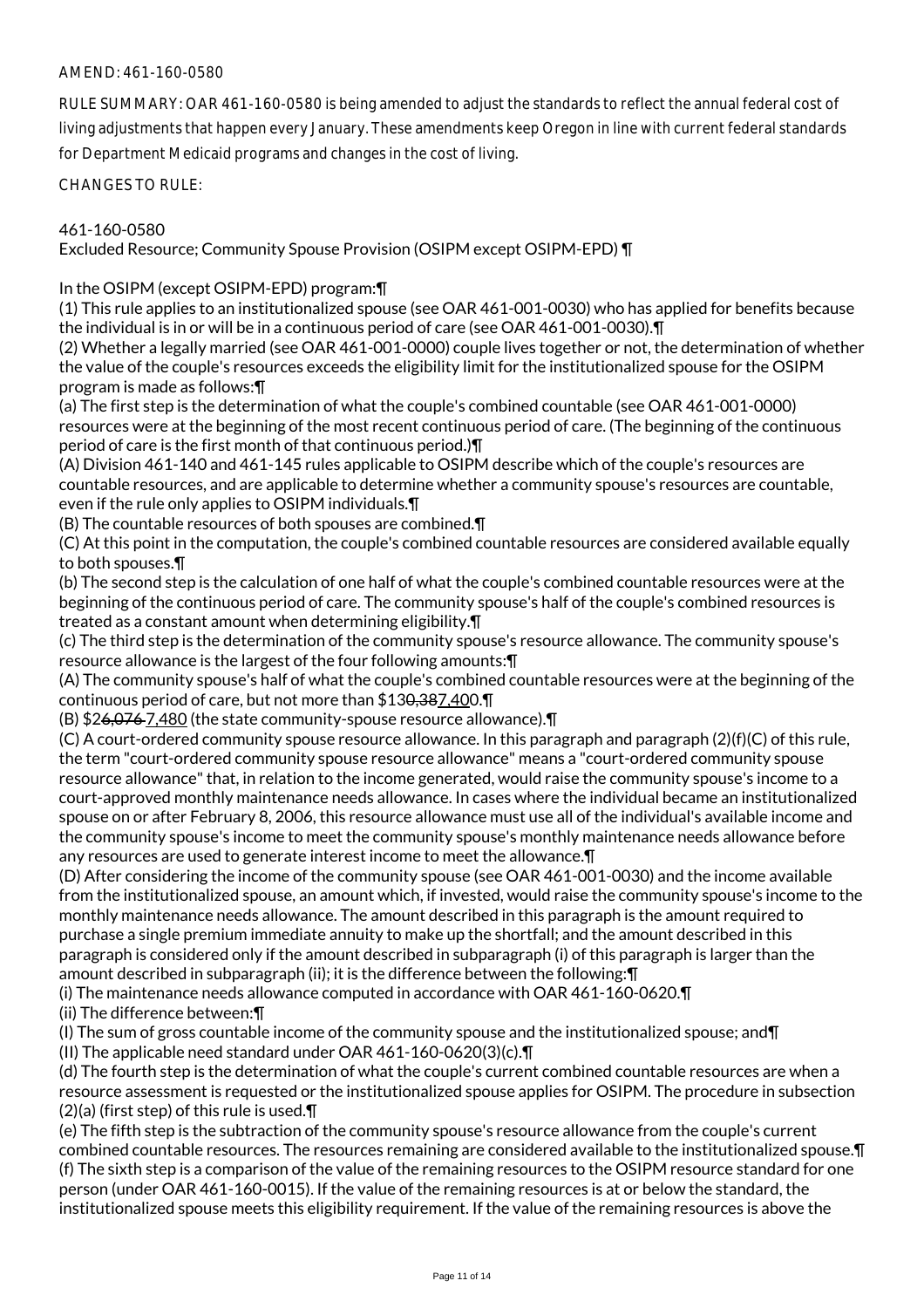standard, the institutionalized spouse cannot be eligible until the value of the couple's combined countable resources is reduced to the largest of the four following amounts:¶

(A) The community spouse's half of what the couple's combined countable resources were at the beginning of the continuous period of care (but not more than \$130,387,400) plus the OSIPM resource standard for one person. [1 (B) \$26,076 7,480 (the state community-spouse resource allowance), plus the OSIPM resource standard for one person.¶

(C) A "court-ordered community spouse resource allowance" plus the OSIPM resource standard for one person. (See paragraph  $(2)(c)(C)$  of this rule for a description of the "court-ordered community spouse resource allowance".)¶

(D) The OSIPM resource standard for one person plus the amount described in the remainder of this paragraph. After considering the income of the community spouse and the income available from the institutionalized spouse, add an amount which, if invested, would raise the community spouse's income to the monthly maintenance needs allowance. This amount is the amount required to purchase a single premium immediate annuity to make up the shortfall. Add this amount only if the amount described in subparagraph (i) of this paragraph is larger than the amount described in subparagraph (ii); it is the difference between the following:¶

(i) The monthly income allowance computed in accordance with OAR 461-160-0620.¶ (ii) The difference between:¶

(I) The sum of gross countable income of the community spouse and the institutionalized spouse; and¶

(II) The applicable need standard under OAR 461-160-0620(3)(c).¶

(3) Once eligibility has been established, resources equal to the community spouse's resource allowance (under subsection (2)(c) of this rule) must be transferred to the community spouse if those resources are not already in that spouse's name. The institutionalized spouse must indicate his or her intent to transfer the resources and must complete the transfer to the community spouse within 90 days. This period may be extended for good cause. These resources are excluded during this period. After this period, resources owned by the institutionalized spouse but not transferred out of that spouse's name will be countable and used to determine ongoing eligibility.¶ (4) The provisions of paragraph (2)(c)(C) of this rule requiring income to be considered first may be waived if the Department determines that the resulting community resource allowance would create an undue hardship on the spouse (see OAR 461-001-0000) of the individual.

Statutory/Other Authority: ORS 411.070, 411.083, 411.404, 411.706, ORS 411.060, ORS 409.050, 413.085, 414.685

Statutes/Other Implemented: ORS 411.060, 411.070, 411.083, 411.404, 411.706, ORS 409.010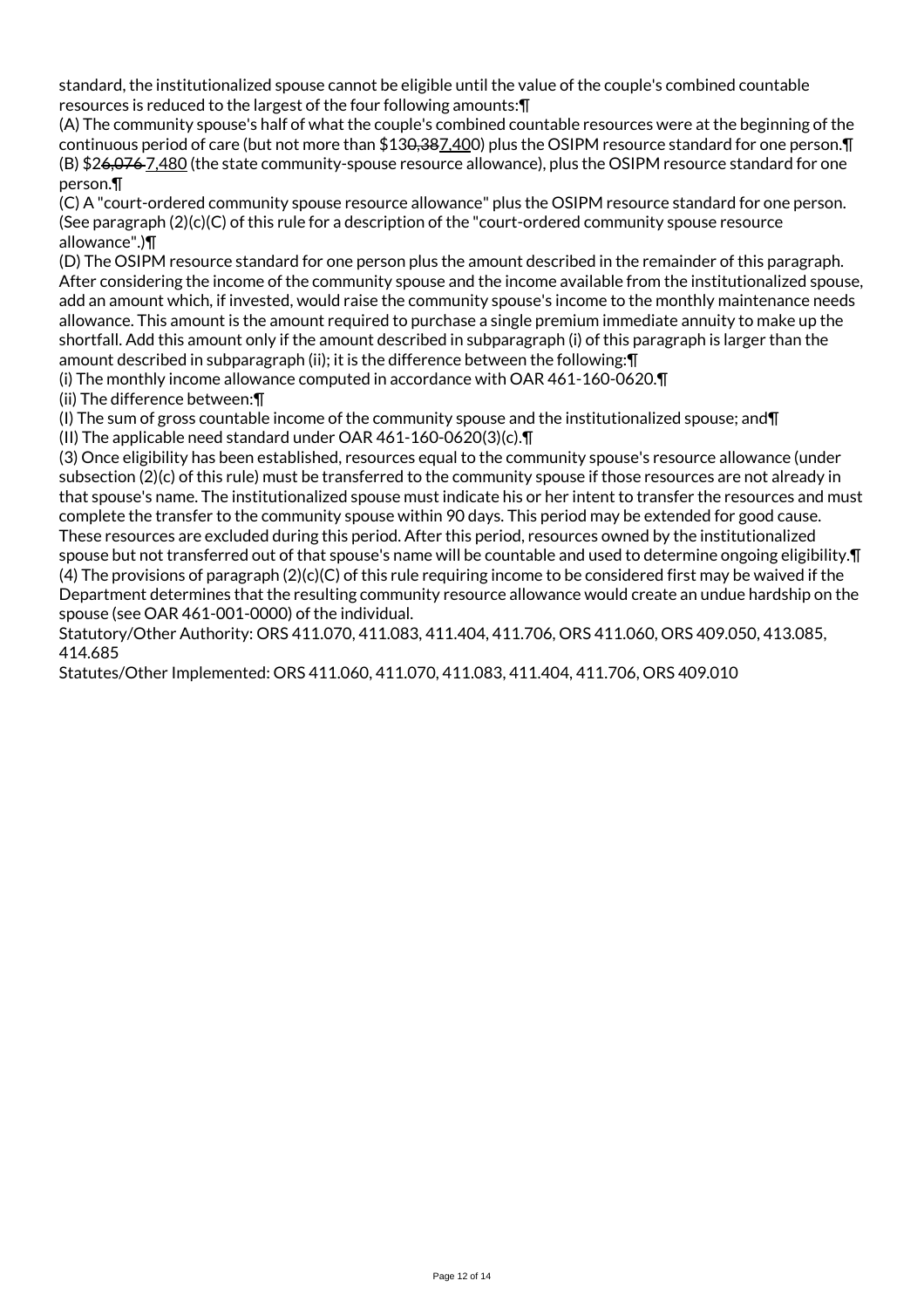# AMEND: 461-160-0620

RULE SUMMARY: OAR 461-160-0620 is being amended to update the title and adjust the standards to reflect the annual federal cost of living adjustments that happen every January. These amendments keep Oregon in line with current federal standards for Department Medicaid programs and changes in the cost of living. The rule is also being amended to eliminate the in-home liability amounts as, effective January 1, 2022 for APD Medical programs, individuals who receive in-home services will be exempted from paying liability amounts.

CHANGES TO RULE:

# 461-160-0620

Income Deductions and CIPatient Liability; Long-Term Care Services or Home and Community-Based Care; OSIPM ¶

In the OSIPM program:¶

(1) Deductions from income are made for an individual residing in or entering a long-term care facility or receiving home and community-based care (see OAR 461-001-0030) as explained in subsections (3)(a) to (3)(h) of this rule.¶

(2) Except as provided otherwise in OAR 461-160-0610, tThe liability of the individual is determined according to subsection (3)(i) of this rule, except:¶

(a) An individual receiving their portion of home and community-based care consisting of in-home services, including OSIPM-ICP, for whom there is no liability.¶

(b) As provided otherwise in OAR 461-160-0610.¶

(3) Deductions are made in the following order:¶

(a) One standard earned income deduction of \$65 is made from the earned income in the OSIPM program.¶

(b) The deductions under the plan for self-support as allowed by OAR 461-145-0405.¶

(c) One of the following need standards:¶

(A) A \$64.948.77 personal needs allowance for an individual receiving long-term care services.¶

(B) A \$90 personal needs allowance for an individual receiving long-term care services who is eligible for VA benefits based on unreimbursed medical expenses. The \$90 allowance is allowed only when the VA benefit has been reduced to \$90.¶

(C) For an individual who receives home and community-based care:¶

(i) Except as provided in subparagraph (ii) of this paragraph, the OSIPM maintenance standard.¶

(ii) For an individual who receives in-home services, the OSIPM maintenance standard plus \$500.¶

(d) A community spouse (see OAR 461-001-0030) monthly income allowance is deducted from the income of the institutionalized spouse (see OAR 461-001-0030) to the extent that the income is made available to or for the benefit of the community spouse, using the following calculation.¶

(A) Step 1 $-$ -Determine the maintenance needs allowance. \$2,177.50 is added to the amount over \$653.25 that is needed to pay monthly shelter expenses for the principal residence of the couple. This sum or \$3,259.5435.00, whichever is less, is the maintenance needs allowance. For the purpose of this calculation, shelter expenses are the rent or home mortgage payment (principal and interest), taxes, insurance, required maintenance charges for a condominium or cooperative, and the full standard utility allowance for the SNAP program (see OAR 461-160- 0420). If an all-inclusive rate covers items that are not allowable shelter expenses, including meals or housekeeping in an assisted living facility, or the rate includes utilities, to the extent they can be distinguished, these items must be deducted from the all-inclusive rate to determine allowable shelter expenses.¶ (B) Step 2 - --Compare maintenance needs allowance with community spouse's countable income. The countable (see OAR 461-001-0000) income of the community spouse is subtracted from the maintenance needs allowance determined in step 1. The difference is the income allowance unless the allowance described in step 3 is greater.¶ (C) Step 3 - --If a spousal support order or exceptional circumstances resulting in significant financial distress require a greater income allowance than that calculated in step 2, the greater amount is the allowance.¶ (e) A dependent income allowance as follows:¶

(A) For a case with a community spouse, a deduction is permitted only if the monthly income of the eligible dependent is below \$2,177.50. To determine the income allowance of each eligible dependent:¶

(i) The monthly income of the eligible dependent is deducted from \$2,177.50.¶

(ii) One-third of the amount remaining after the subtraction in paragraph (A) of this subsection is the income allowance of the eligible dependent.¶

(B) For a case with no community spouse:¶

(i) The allowance is the TANF adjusted income standard (see OAR 461-155-0030) for the individual and eligible dependents.¶